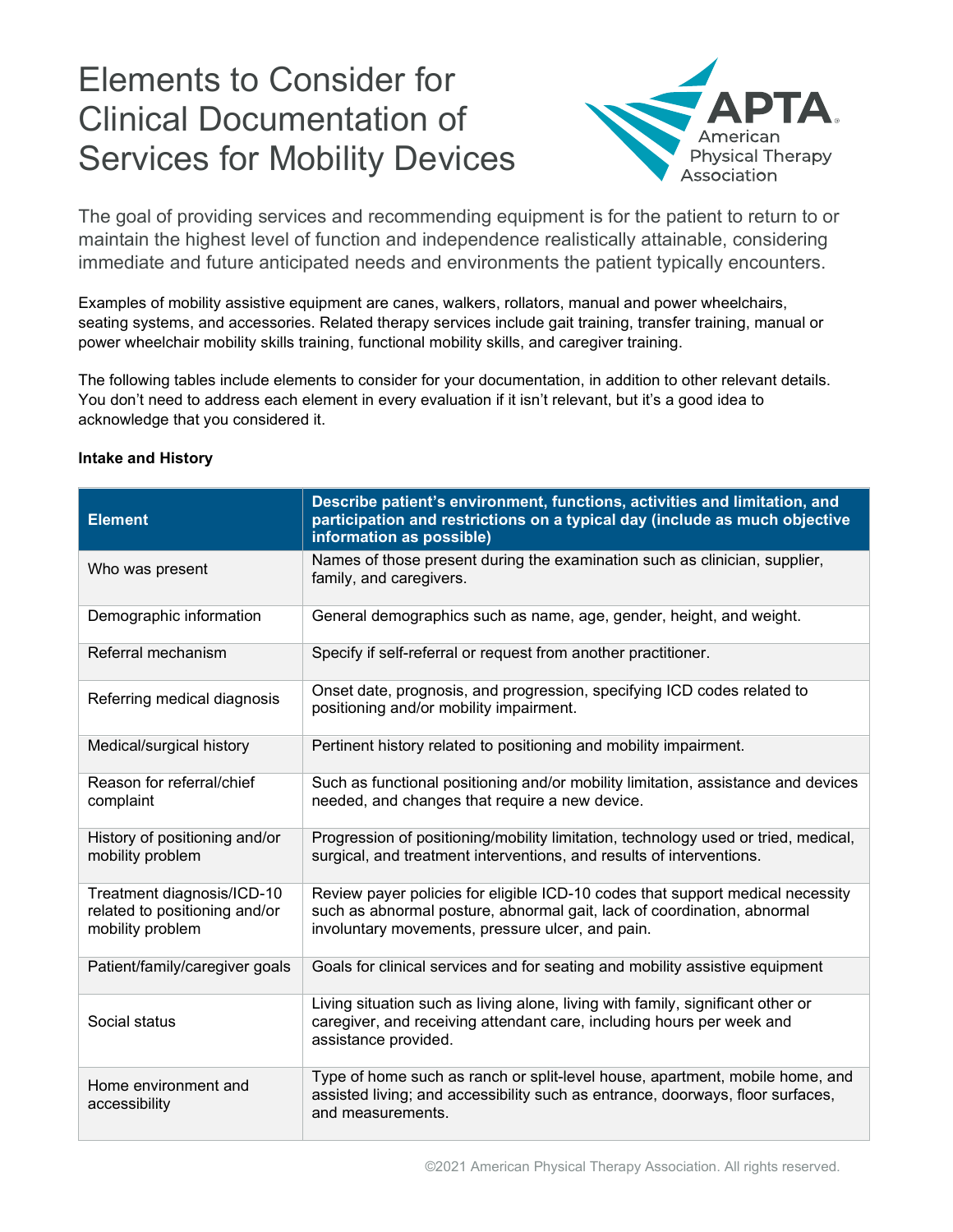

| Environmental accessibility            | Terrain(s) typically encountered such as grass, gravel, hills, side slopes,<br>inclement weather, and descriptions of environmental barriers or facilitators.                                                                                                                 |
|----------------------------------------|-------------------------------------------------------------------------------------------------------------------------------------------------------------------------------------------------------------------------------------------------------------------------------|
| Employment/work status<br>(job/school) | Occupation, including description of typical job duties; school or work tasks and<br>functions; and workstation accessibility needs.                                                                                                                                          |
| General health status                  | Past and current social and health habits.                                                                                                                                                                                                                                    |
| Functional status/activity level       | Self-care; routine daily activities such as medical appointments, cooking and<br>cleaning, shopping, and recreation; roles and responsibilities sch as parent and<br>primary caregiver; and prior level of functioning.                                                       |
| Transportation                         | Driver or passenger in vehicle seat or in wheelchair; transfer type;<br>transportation type; wheelchair storage location such as passenger seat, trunk,<br>and exterior lift; wheelchair securement such as tie down and docking system;<br>and occupant restraint mechanism. |

# **Equipment Assessment**

| <b>Element</b>                            | Describe equipment-specific information.                                                                                                                                                               |
|-------------------------------------------|--------------------------------------------------------------------------------------------------------------------------------------------------------------------------------------------------------|
| Existing equipment                        | Mobility assistive equipment such as cane, walker, manual or power<br>wheelchair, and scooter; bathroom equipment; modifications to other devices,<br>home, and vehicle; and prosthetics or orthotics. |
| Current seating and mobility<br>equipment | What worked and didn't work, position/function from current equipment; make,<br>model, serial number, condition, size, age, supplier, and payer; and reason for<br>new equipment.                      |

# **Functional Assessment**

| <b>Element</b>               | Subjective and objective evaluations of performance and functional<br>abilities to establish activity level, level of positioning, and mobility<br>impairment, indicating prognosis for potential restoration of function.                                                       |
|------------------------------|----------------------------------------------------------------------------------------------------------------------------------------------------------------------------------------------------------------------------------------------------------------------------------|
| <b>ADL/IADL status</b>       | Specific mobility equipment and assistance needed to perform ADLs and<br>IADL <sub>S</sub>                                                                                                                                                                                       |
| Mobility status              | Bed mobility, transfer status, and ability to weight shift, including method(s)<br>used and their effectiveness.                                                                                                                                                                 |
| Ambulation status            | Level of ambulation including assistance needed, devices used including<br>prostheses or orthoses, distance, speed, safety, surfaces, standing balance,<br>standing endurance, and fall risk.                                                                                    |
| Wheelchair propulsion status | Level of propulsion assistance needed; device used; distance; speed; safety,<br>surfaces encountered, level of skills such as inclines, rear wheel balancing,<br>curb cuts, door thresholds, and curbs; and power mobility status such as input<br>device, safety, and surfaces. |
| Endurance                    | Activity tolerance, duration, intensity, and sitting time.                                                                                                                                                                                                                       |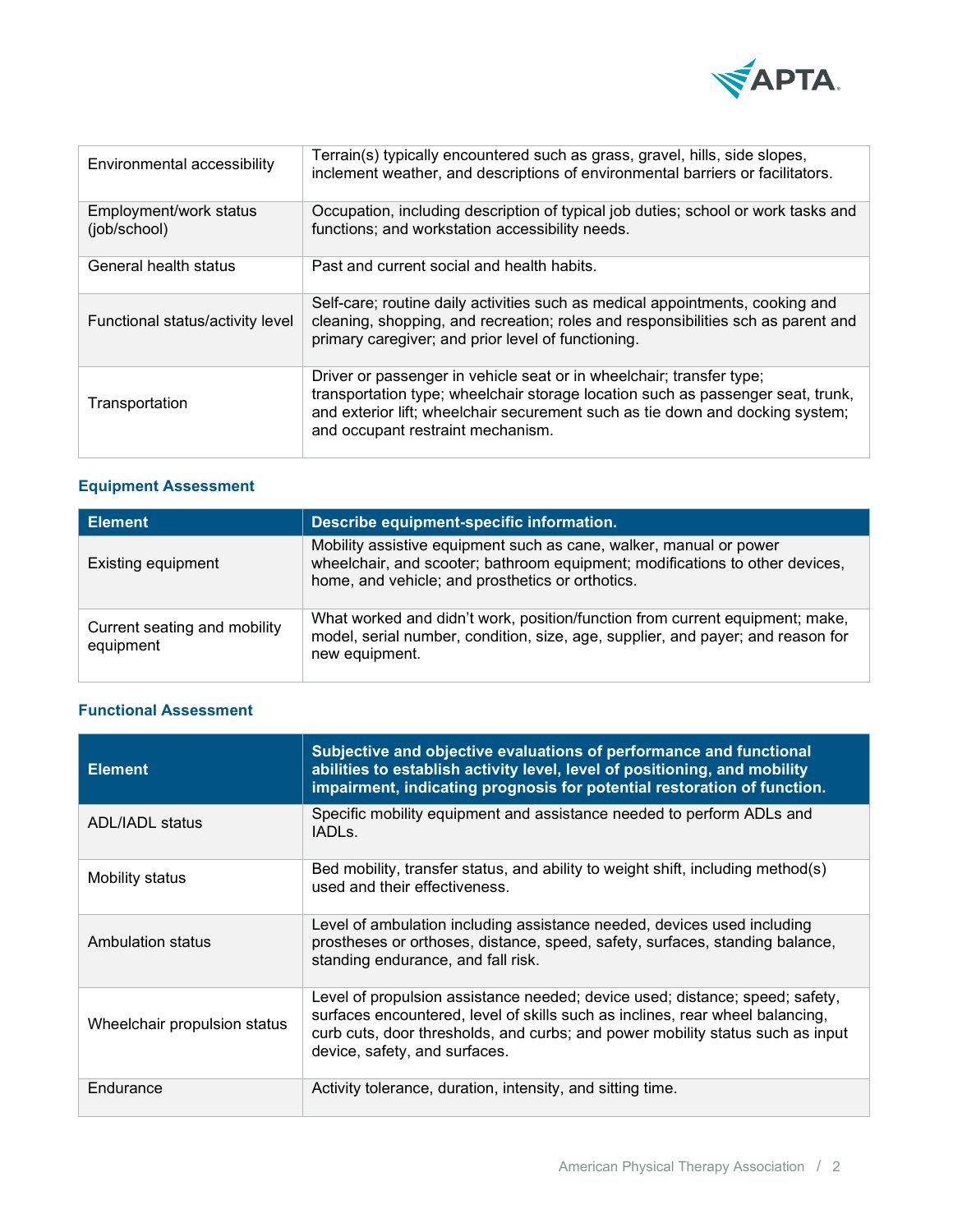

# **Screening of Body Functions**

| <b>Element</b>                                       | Results may determine the need for further physical examination,<br>referral, or consideration of seating/mobility needs                                                                 |
|------------------------------------------------------|------------------------------------------------------------------------------------------------------------------------------------------------------------------------------------------|
| Cardiovascular, pulmonary,<br>and circulatory status | Heart rate, blood pressure, respiratory rate, oxygen saturation, response to<br>activity, supplemental oxygen, ventilator support, edema, and lymphedema,<br>and the impact on mobility. |
| GI system review                                     | Swallowing, percutaneous endoscopic gastrostomy tube feeding, digestion<br>including absence or presence of reflux, and the impact on positioning.                                       |
| Cognitive status                                     | Memory skills, problem solving, judgment and safety, attention and<br>concentration, learning skills, perceptual deficits, and behavioral issues.                                        |
| Communication                                        | Expressive and receptive abilities, ability to communicate needs, device(s)<br>used to communicate, and integration needs.                                                               |
| Vision and hearing status                            | Functional, corrective, impact on use of mobility device.                                                                                                                                |

## **Physical Examination and Test and Measures**

| <b>Element</b>                                                           | Describe body functions and structures that are responsible for the<br>patient's positioning and/or mobility impairment                                                                     |
|--------------------------------------------------------------------------|---------------------------------------------------------------------------------------------------------------------------------------------------------------------------------------------|
| Sensation                                                                | Intact, impaired, or absent, and description of location.                                                                                                                                   |
| Pain                                                                     | Location, severity, what exacerbates it, and what relieves it                                                                                                                               |
| Skin integrity                                                           | Skin inspection, current and past history of pressure ulcers (location, stage, any<br>surgery), scar formation, risk factors, and hours spent sitting per day.                              |
| Skeletal alignment and<br>posture                                        | Sitting, active and passive supine, flexible, and fixed.                                                                                                                                    |
| <b>Balance</b>                                                           | Static and dynamic sitting and standing balance, and supports needed.                                                                                                                       |
| Strength                                                                 | Manual muscle test and muscular endurance assessment.                                                                                                                                       |
| Range of motion (muscle<br>length and joint mobility and<br>flexibility) | Goniometry of extremities, flexibility of pelvis and trunk, hip flexion, popliteal<br>angle, ankle dorsiflexion, and upper extremity range of motion that impacts<br>propulsion and access. |
| Bowel and bladder functions                                              | Continent versus incontinent and frequency of incontinency; use of catheter<br>such as self-catheter, intermittent, and suprapubic.                                                         |
| Neuromuscular status                                                     | Muscle tone, reflexive responses, coordination, motor control, and impact on<br>function.                                                                                                   |